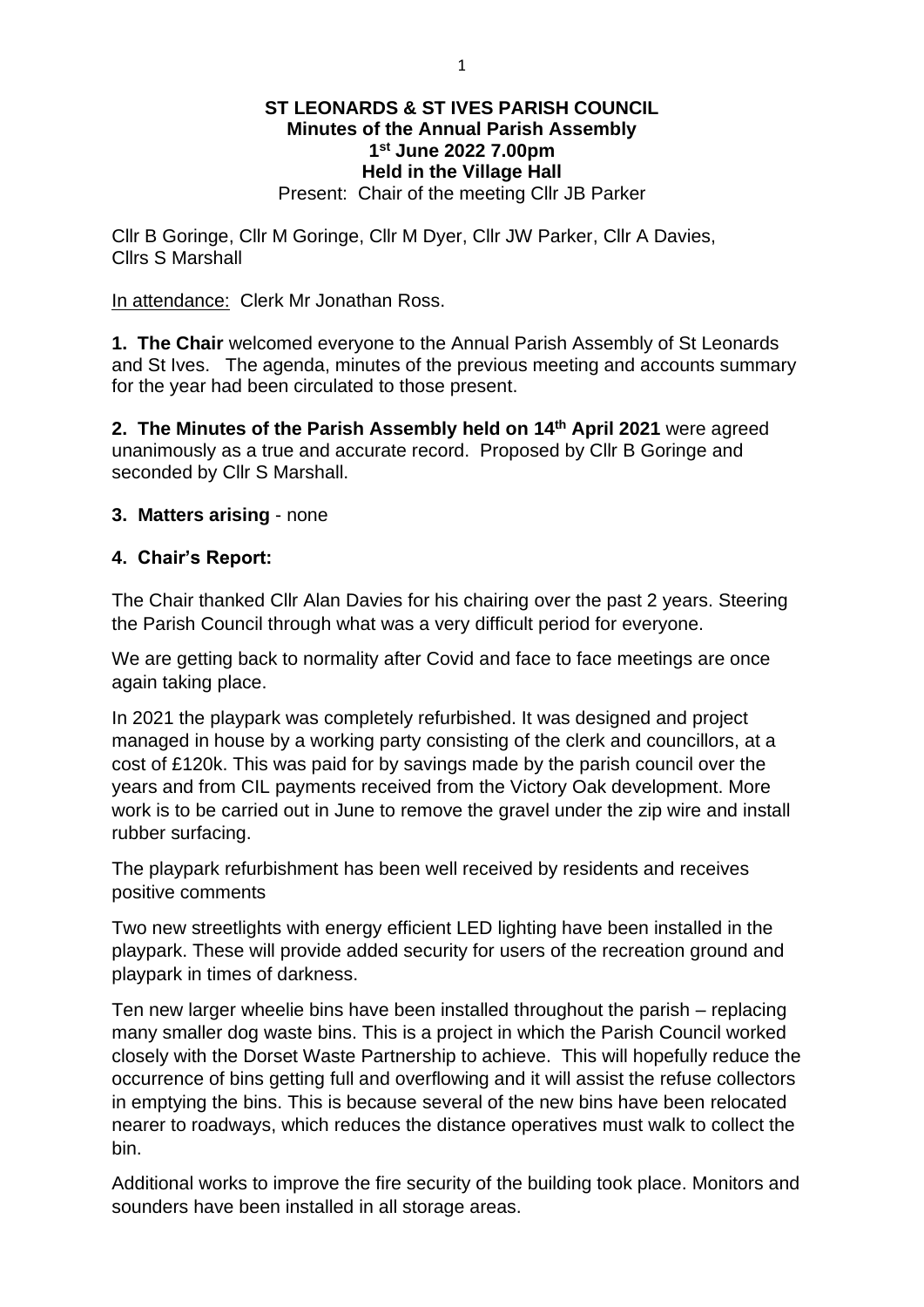Youth Club. Unfortunately, numbers of young people attending the youth club dropped to such a low level that it was decided to close the youth club. This was a difficult decision made by councillors.

# Future Projects

Refurbishment of the function room kitchen. The current kitchen is showing signs of its age and looks very tired and needs replacing. A design will be produced in house and tenders sought later in the year. Works are planned to take place later this year or early next year.

Storage in the parish offices is at a premium. It is therefore planned to enlarge the small storage cupboard in the function room. All tables, chairs and cleaning equipment can then be stored there. This will free up other areas and allow the whole of the function room to be utilised by the nursery and the PC for meetings/functions.

Quotes are being sought to replace the lighting in the main corridor with energy efficient LED lighting that is movement controlled. This will provide an improved lighting and reduce energy costs.

The whole of the function room will then be decorated. It is planned to install some form of vinyl sheeting 1m high around the walls. This will be washable. It will prevent marks, scuffs to paintwork and allow the nursery to have a surface to stick pictures, notices etc. It will also add some colour and interest to the room.

## **Business**

The Clerk continues to write to residents advising them of hedge cutting to prevent pavements becoming narrow and impassable. This has worked well over the pandemic especially when social distancing was important.

The PC manages about 18 litter picker volunteers who collect litter from around the parish. During the pandemic the volunteers all operated individually. It is hoped that now the pandemic restrictions have been lifted these volunteers can be managed in a more coordinated and effective manner.

New Councillor – Catriona Johnson has started. We now have a full complement of 13 councillors. 3 of which are Dorset Councillors.

Planning applications have proved difficult, and several applications have been successful despite PC objections. Three applications of concern are still to be determined –

- o Surf Park
- o 184 Ringwood Road proposed 15 flats to replace a house,
- o Proposed convenience store on Horton Road by Emerald Close

Similar concerns have been expressed about Planning by the majority of other Parish Councils in Dorset. Recently a meeting was held in Dorchester between representatives of councils and Dorset Council. At this meeting a commitment was made by Dorset Council to engage with councils more regularly and meaningfully.